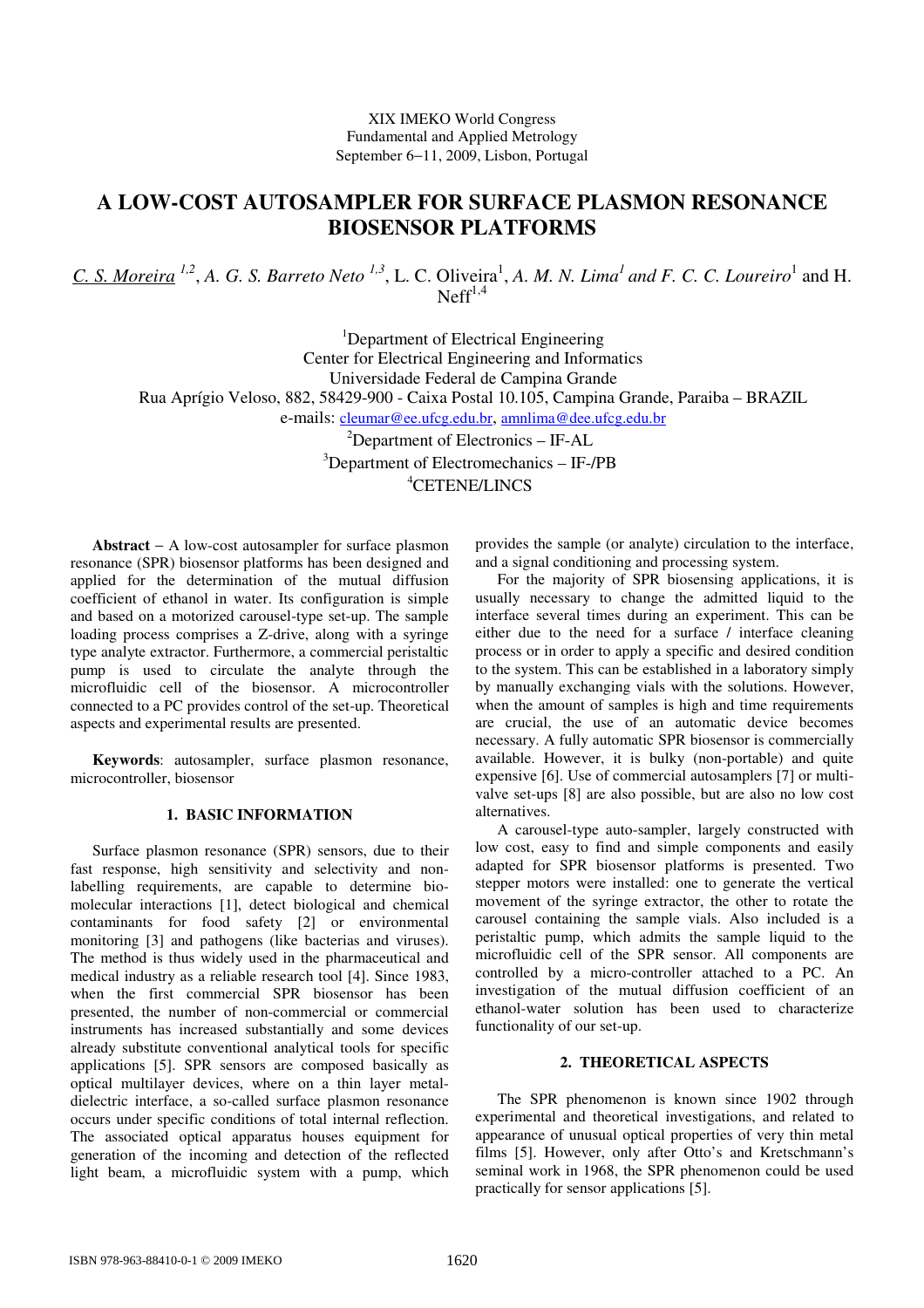

## Fig. 1. (a) The multilayer SPR biosensor structure showing all elements, where the SPR curve (b) results from resonant absorption of an incoming light beam at the dielectric-metal interface under specific boundary conditions.

Surface plasmons are longitudinal electromagnetic charge density oscillations at the metal-dielectric interface. They are excited by a resonant interaction of incoming photons with the plasma oscillations of the thin metal film and are highly sensitive to interfacial variations of the optical boundary conditions. We refer the reader to [5,9] for more details about the physical aspects of the SPR phenomenon.

For an optical excitation at a metal-dielectric interface, composed of the thin gold film layer, the dielectric, and the sampling layer, the total internal reflection (TIR) and energy and momentum conservation conditions are required. Therefore, when a p-polarized light beam hits the metal surface, for a certain range of incidence angle and light wavelength, an evanescent electromagnetic field is partially or totally absorbed at the metal surface, due to an excitation of the so-called surface plasmon-polariton. This condition corresponds to a matching of energy and momentum of both waves. It is clearly identified by a dip in the reflectance curve, as is depicted in Fig. 1b [5,9]. Furthermore, both Otto's and Kretschmann's approaches showed the necessity of a coupling element, which is necessary for the propagation constants matching of the metal and dielectric.

The first use of the SPR phenomenon for sensor applications was initially presented in 1983 for detection of halogenated gases [10] and quickly extended to the detection of protein layer systems in biochemistry. Due to its characteristics, like high sensibility and selectivity, nonlabel method and fast response-time, SPR bio-sensors became the dominant analytical tool for the study of biomolecular interactions and eventually was applied to other areas as environment monitoring, quality control in the food and drink industries and pathogens, as well as bio- and chemical warfare detection [5].

The typical SPR biosensor set-up is shown in Fig. 1a. It comprises basically a four layer configuration [9]: an optical coupling substrate (prism, waveguide, optical fibre, diffraction grating), a thin metal (gold is preferred due to its chemical stability) film, a bio-recognition coating which interacts with target molecules present in the fluidic sample and provides a horizontal displacement of the resonance angle or wavelength (Fig. 1b). This change is monitored usually by two optical detection methods: either using a fixed photo-detector array in the angular interrogation mode with varying input angles (AIM), or an optical spectrometer in the wavelength interrogation mode (WIM), employing a broadband input beam at fixed input angle [7,8,9]. The desired reflectivity and parameters of interest (refractive index, concentration or mass of the analyte) are calculated by a digital processor, like a DSP which are normally attached to a micro-controller, or a PC [11,12]. Nowadays, the majority of the commercial instruments employ the angular interrogation method, originally based on the Kretschmann's configuration in a prism-based coupling setup [9].

## **3. PROPOSED AUTOSAMPLER SET-UP**

## *3.1. Alternatives to analyte sampling in a SPR biosensor*

As mentioned before, the non-automatic sampling of analytes is used in experimental procedures with SPR biosensors for applications where the number of target substances is low and time is not restrictive. Otherwise, the use of process automation is required.

An immediate solution is the use of a commercial autosampler [7]. Available technical configurations are generally based on a robotic arm, or a carousel type set-up. In the former case, a high quantity of analyte vials is mapped and a 3-dimensional movement is performed by the robotic system in order to extract from, or put back analyte solutions into a selected vial. Obviously, this approach suffers from high complexity for system control and processing, along with relatively large dimensions. The latter approach features smaller volume and more simple control and processing hardware, the quantity of vials is smaller than robotic approach. Again, both alternatives are expensive.

Another possibility is the use of a multi-valve set-up. It is less expensive than a commercial auto-sampler, but it has a limited quantity of inputs (around 10) [8], which provides a cost per input almost similar or higher than commercial autosamplers.

The third alternative involves a SPR biosensor, which is totally automatic. It has been manufactured by a Swedish factory since 1990, and became in recent years a reference analytical tool for study of bio-molecular interactions and chemical kinetics investigation in medicine, food and environmental analysis [6]. Nevertheless, it is bulky and very expensive, which restricts its utilization to large companies and financially well equipped universities.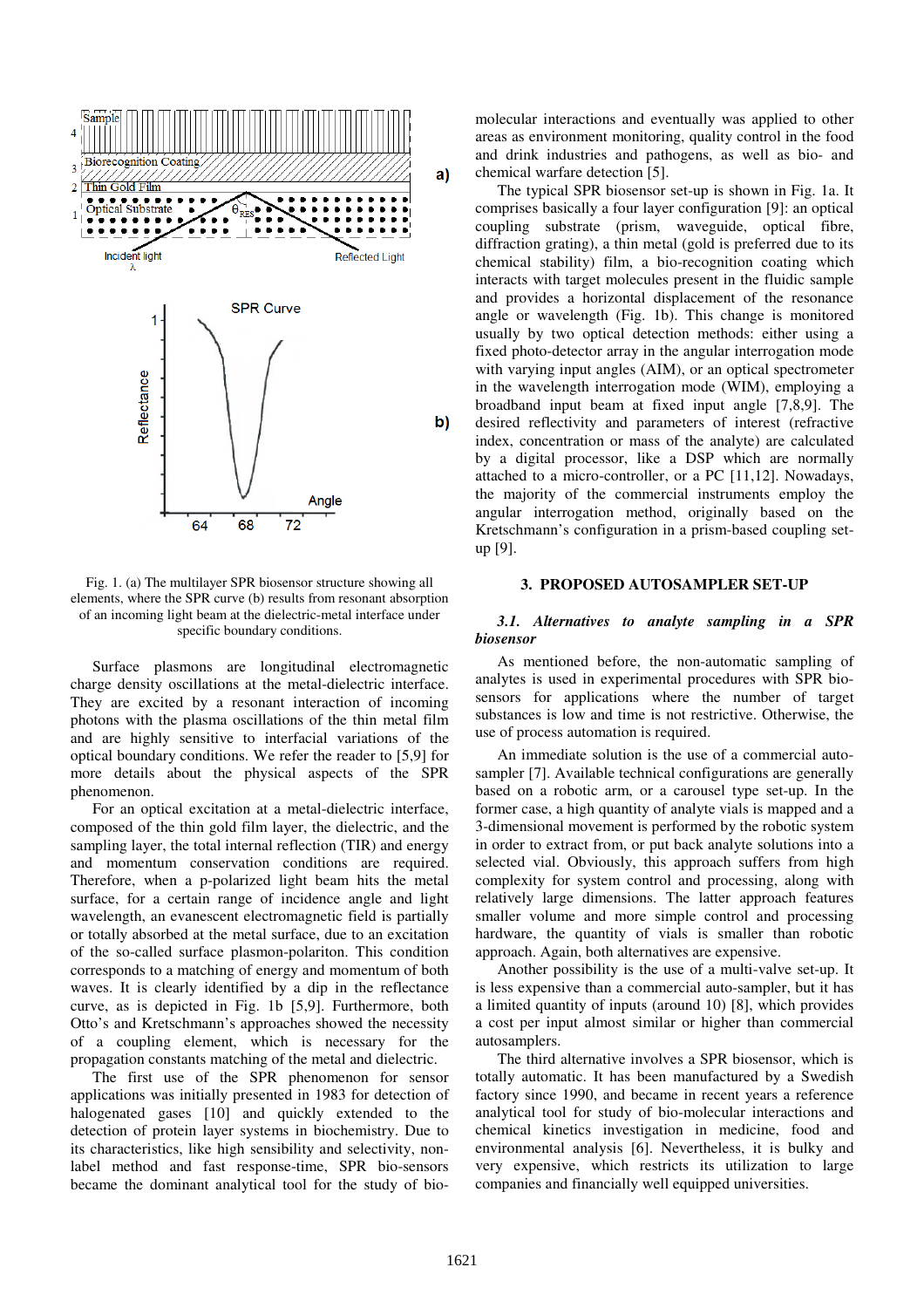#### *3.2. Description of the autosampler*

Low cost, easy to find and simple elements have been used to implement the here presented auto-sampler. Attached to a SPR biosensor platform, the overall system has been applied to the determination of solute diffusivity in water solutions, which will be more described in more detail in the next section.

Fig. 2 illustrates the autosampler set-up with its three elements, i.e.: a carrousel-based sample holder; a Z-drive with an analytical probe; and an analyte pumping mechanism.



Fig. 2. The autosampler set-up with all elements connected to a microcontroller and a PC, which is used for programming and user interface.

The carousel contains 20 openings for sample vials. The rotating movement is provided by the stepper motor 1, which has unipolar operation at full step and a step angle of 7.5° or, equivalently, a total of 48 rotations per cycle. At each coil, one Darlington transistor and one optical coupler have been used to command the stepper motor and for power isolation. The ADUC 842 micro-controller has been used to generate the unipolar operation driving signals for stepper motor 1. Soft rotating is necessary for correct samples identification by an attached bar-code device. The unit operates at a supply voltage of 10 V and a current of 400 mA.

The used Z-drive consists of a vertical arm attached to an analytical probe. Its function is to extract the analyte liquid sample from the selected vial through operation of stepper motor 2. It has identical electrical characteristics as stepper motor 1, using both driving and power isolation circuits. The vertical movement of 10 cm, approximately, is adequate for our set-up.

A commercial peristaltic pump conveys the analytes into the microfluidic channel of the SPR bio-sensor. It is fully controlled by software, using a RS-232 protocol. A word of 3 ASCII numbers must be sent, at 9600 baud, to drive the peristaltic pump.

Furthermore, a friendly-user interface has been developed, using Java programming. Fig. 3 depicts a screenshot of the Java interface, where the user enters with the number of analyte vials required for experiment. Therefore the specific analytes can be chosen from database and the circulation time by microfluidic channel can be configured. With these instrumental settings, the operation procedures are automatic and the experiment can be initiated.



Fig. 3. A screenshot of the Java interface.

#### *3.3. Autosampler operation*

When a sample is required by a user, using the Java interface, the micro-controller sends the ASCII word to switch-on on the stepper motor 1. The bar-code device searches for the desired sample. When identified, the stepper motor 2 is turned on and the analytical probe is vertically displaced, which starts the extraction process. The peristaltic pump is also turned on. After the required time for sample extraction, the system is reinitialized for a new sample. Depending on the application, cleaning of the probe and micro-fluidic channel can be performed after these steps.

For micro-fluidic channel cleaning, normally is a highly oxidizing solvent with low molar concentration, like sodium hypochloride is used. However, this cleaning solution can change, according to the actual protocol. For syringe probe cleaning a specially designed vial can be employed.

#### **4. EXPERIMENTAL RESULTS**

# *4.1. Calculus of the molecular diffusivity at the ethanol-water solution*

In order to illustrate the practical application of the proposed system, an experiment for determination of the mutual molecular diffusion coefficient of ethanol in water has been performed. Its severe time restriction and the utilization of three different substances make this experiment a reasonable test for the present auto-sampler, because a manual fluidics handling method is somewhat tricky.

Molecular diffusivity is a relevant subject for many physico-chemical and physiological processes, as well as for molecular weight determination [13]. Diffusion coefficients D of solutes in aqueous solution vary widely over orders of magnitude and are affected by the chemical composition of the solvent, temperature and solute concentrations. For many materials, reliable quantitative data are not available, since measurements are technically demanding.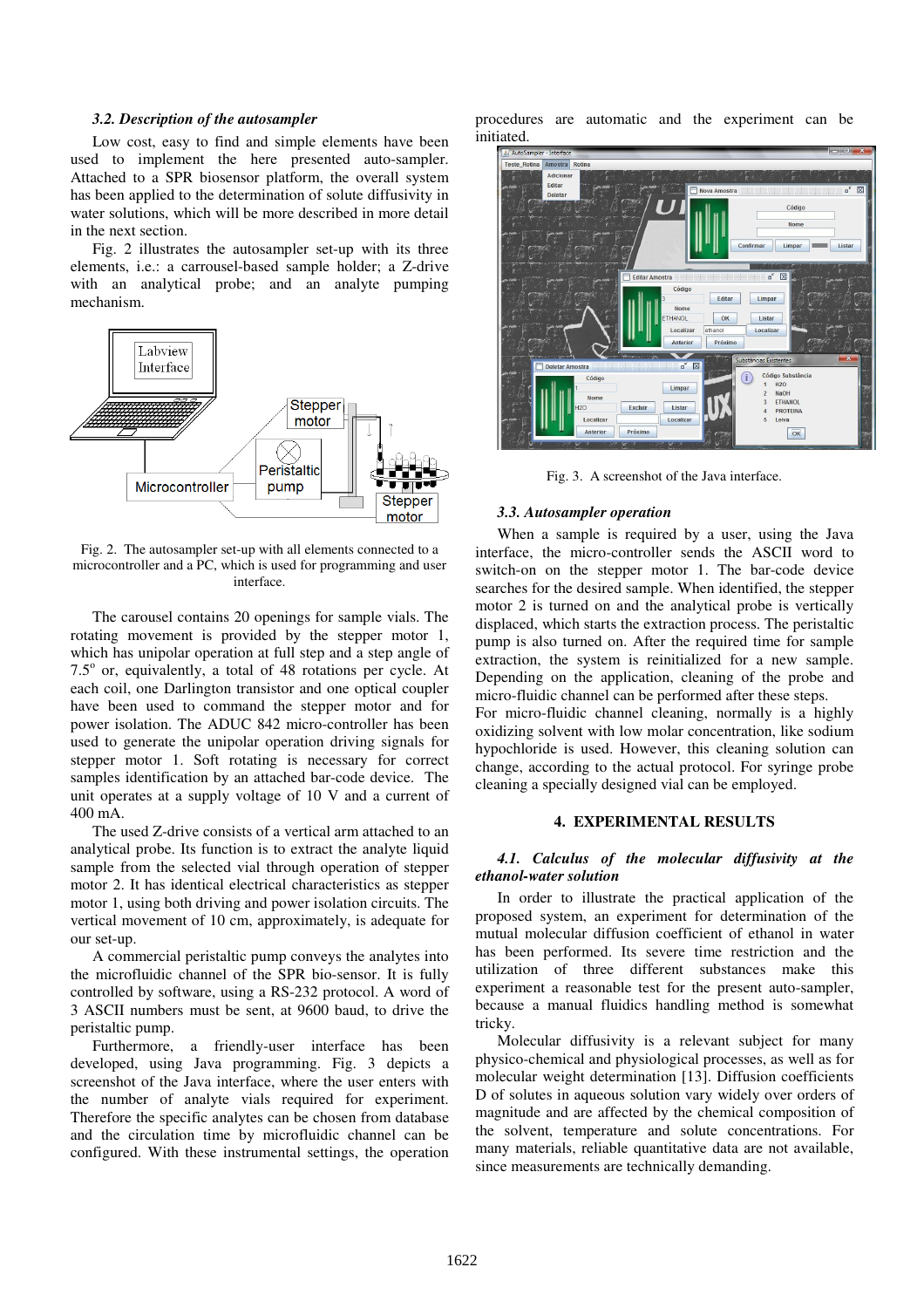

Fig. 4. The sensorgram used for the calculation of the molar diffusivity at the 5% ethanol-water solution.

The present label-free method relies on monitoring the dynamic evolution of the refractive index of an aqueous solution, while transported to and passing through microfluidic cell. The readers are referred to [13], in order to find more details about the employed methodology and other theoretical and experimental considerations.

Through the temporal data evolution, shown in the sensorgram (graph which represents the temporal evolution of the analyte refractive index or concentration) of Fig. 4, the diffusivity D can be determined using the following relation:

$$
D \approx \frac{R_0^2 \cdot t}{24 \cdot \tau_B^2} \tag{1}
$$

where  $R_0$  is radius of the tube used to transport analyte, *t* is the dispersive transport time taken from start pulse until peak center and  $\tau_B$  is the line broadening at FWHM (full width at half maximum), as taken by the distance between the left side point until right side one.

#### *4.2. Experimental results and discussion*

A sketch of the experimental set-up is shown in Fig. 5, with the detailed flow cell, with the diffusive and convective involved processes, of the SPR biosensor and the attached auto-sampler. An initial 5% ethanol-water solution pulse, revealing a sharp 3 seconds long concentration profile, has been injected at the tube entrance and transported to the micro-fluidic sensing channel through a long (3.4m). By diffusion of the ethanol molecules into the surrounding pure water environment during the transport time, the sharp pulse broadens up significantly, according to (1). The temporal evolution of the incoming analytes refractive indices (Fig. 4) shows three different states for two different concentrations at the ethanol-water solutions.

In order to perform the described tasks, the following operations must be executed by our system:

1. Checking the default state of the auto-sampler, i.e., actuating devices turned off;

| Long tube $(3.4 \text{ m})$ |           |                      |                      |
|-----------------------------|-----------|----------------------|----------------------|
| <b>Autosampler</b>          |           |                      | <b>SPR Biosensor</b> |
|                             | diffusion | convective transport |                      |

- Fig. 5. The experimental sketch used, where the diffusion and convective effects along the tube are detailed.
- 2. Turning-on stepper motor 1 for carousel movement;
- 3. Finding the vial containing the 1% ethanol-water solution, utilizing the bar-code device;
- 4. After sample identification, the analytical probe must be vertically displaced through stepper motor 2, which starts the extraction process;
- 5. The peristaltic pump is then turned on, according the specified time;
- 6. After the desired time, the peristaltic pump is turned off and the analytical probe goes up;
- 7. Restart the procedures for admission of a new analyte.

Although the operation of the auto-sampler is relatively simple and provides good results, special care has been taken, when the peristaltic pump is turned on. Arising of air bubbles has been noted when temporal differences from that specified in Fig. 4 occur. It has been corrected, using a closed-loop control algorithm which can be implemented on the microcontroller.

Using higher capacity processors like DSP or FPGA, to control and process the optical components of a SPR biosensor platform, including the auto-sampler features, appears as a good possibility to realize a portable, small and fully controllable system, at reasonable cost.

#### **5. CONCLUSIONS**

A low cost auto-sampler applied in connection with a SPR biosensor platform is presented. A brief theoretical view of the SPR phenomenon and a description of the components and the operation of the proposed set-up are also presented. Our set-up has been tested by molar diffusivity determination of ethanol in water, where sharp initial concentration profiles are required. The experiment constitutes a good example to prove the capabilities of our arrangement. The proposed auto-sampler relies on simple, low-cost hardware elements, attached to a user-friendly interface. When connected to a SPR biosensor platform, it becomes a good alternative to other analytical tools already proposed in the literature.

## **ACKNOWLEDGMENTS**

The authors would like to thank CNPq, FAPESQ and CETENE for the research grant, financial support and study fellowship.

## **REFERENCES**

[1] Myszka, D.G., "Kinetic analysis of macromolecular interactions using surface plasmon resonance biosensors", *Current Opinion in Biotechnology*, vol.8, pp. 50-57, February 1997.